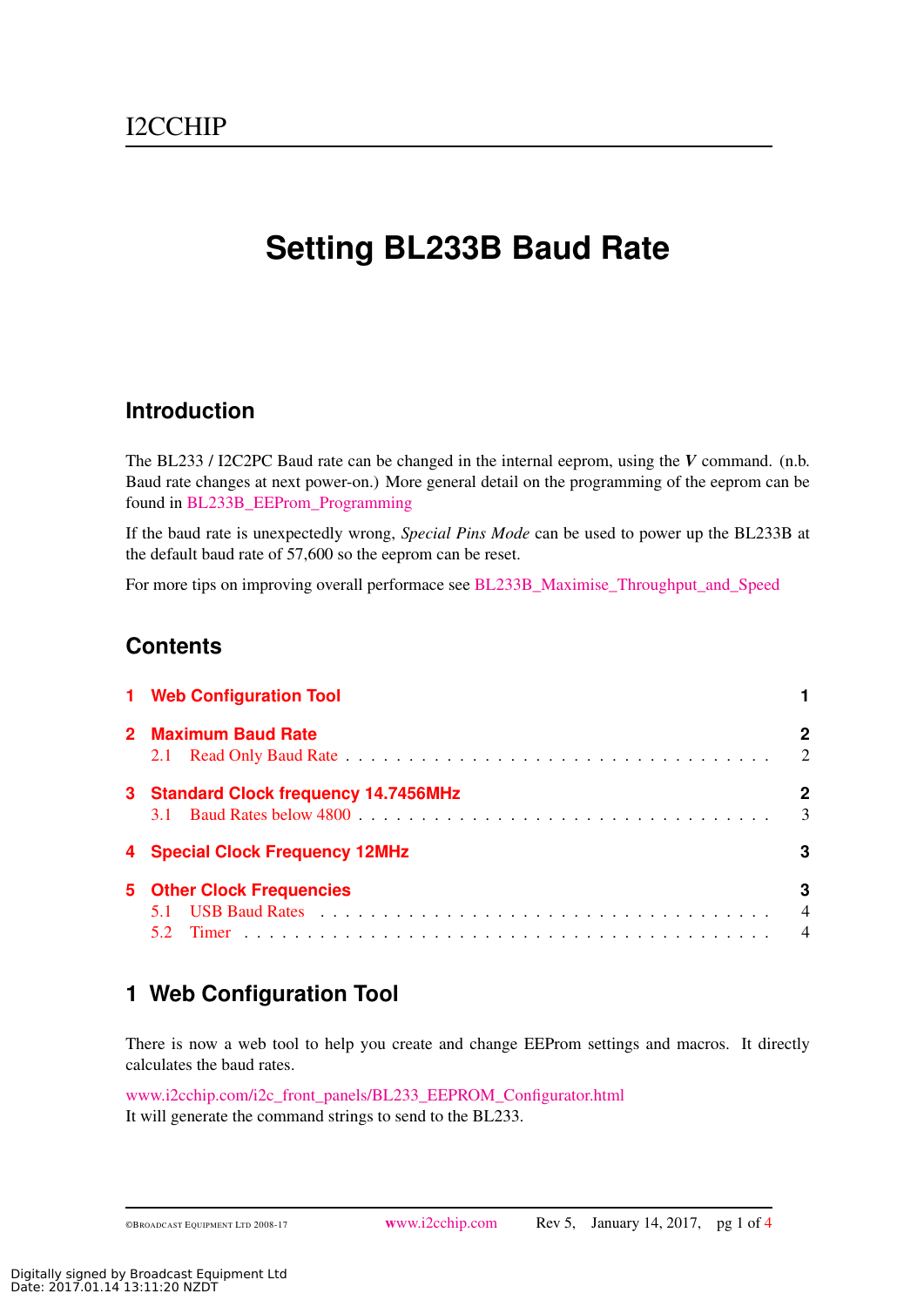You can copy the command strings it generates into Realterm's send tab. Alternatively you can copy them to a command file to send during configuration or for some other purpose. (n.b. Baud rate changes at next power-on.)

The web configurator can conect directly to Realterm, but changes to Windows security are making this impossible.

# <span id="page-1-0"></span>**2 Maximum Baud Rate**

The lowest baud rate divisor (highest baud rate) that allows the BL233 to reliably receive commands is 02, which is  $\frac{FXtal}{10}$ 48

If you are using *XOn / XOff*, then you may have to use lower baud rates, as some devices (e.g. linux routers) take some time to respond to the *XOFF* and may overflow the buffer.

If you do not have handshaking, then you might want to try a low baud rate to prevent buffer overflows.

If you are using long RS232 cables, then the maximum reliable baud rate will be less than 115k or less.

### <span id="page-1-1"></span>**2.1 Read Only Baud Rate**

Where you only really need to read bulk data at maximum rate, it is possible to set the baud divisor to 0. The BL233B can transmit data at this speed. However you must be able to put a pause of at least 2 characters between each individual character sent to the BL233 to prevent lost characters on receive.

### <span id="page-1-2"></span>**3 Standard Clock frequency 14.7456MHz**

The default baud rate is 57600. Baud rate is changed by changing the divisor set in EEProm.

If you are using the USB interface, then you can use 307,200 bd. If you are using RS232, then 230400 is commonly available.

| <b>Baud Rate</b> | Divisor (hex) | <b>Command String</b> | <b>Notes</b>    |
|------------------|---------------|-----------------------|-----------------|
| 307.2k           | 02            | V F807 02             | <b>USB Only</b> |
| 230.4k           | 03            | V F807 03             |                 |
| 115.2k           | 07            | V F807 07             |                 |
| 57.6k            | 0F            | V F807 0F             | <b>Default</b>  |
| 38.4k            | 17            | F807 17<br>v          |                 |
| 19.2k            | 2F            | V F807 2F             |                 |
| 9600             | 5F            | V F807 5F             |                 |
| 4800             | BF            | <b>V F807 BF</b>      |                 |
|                  |               |                       |                 |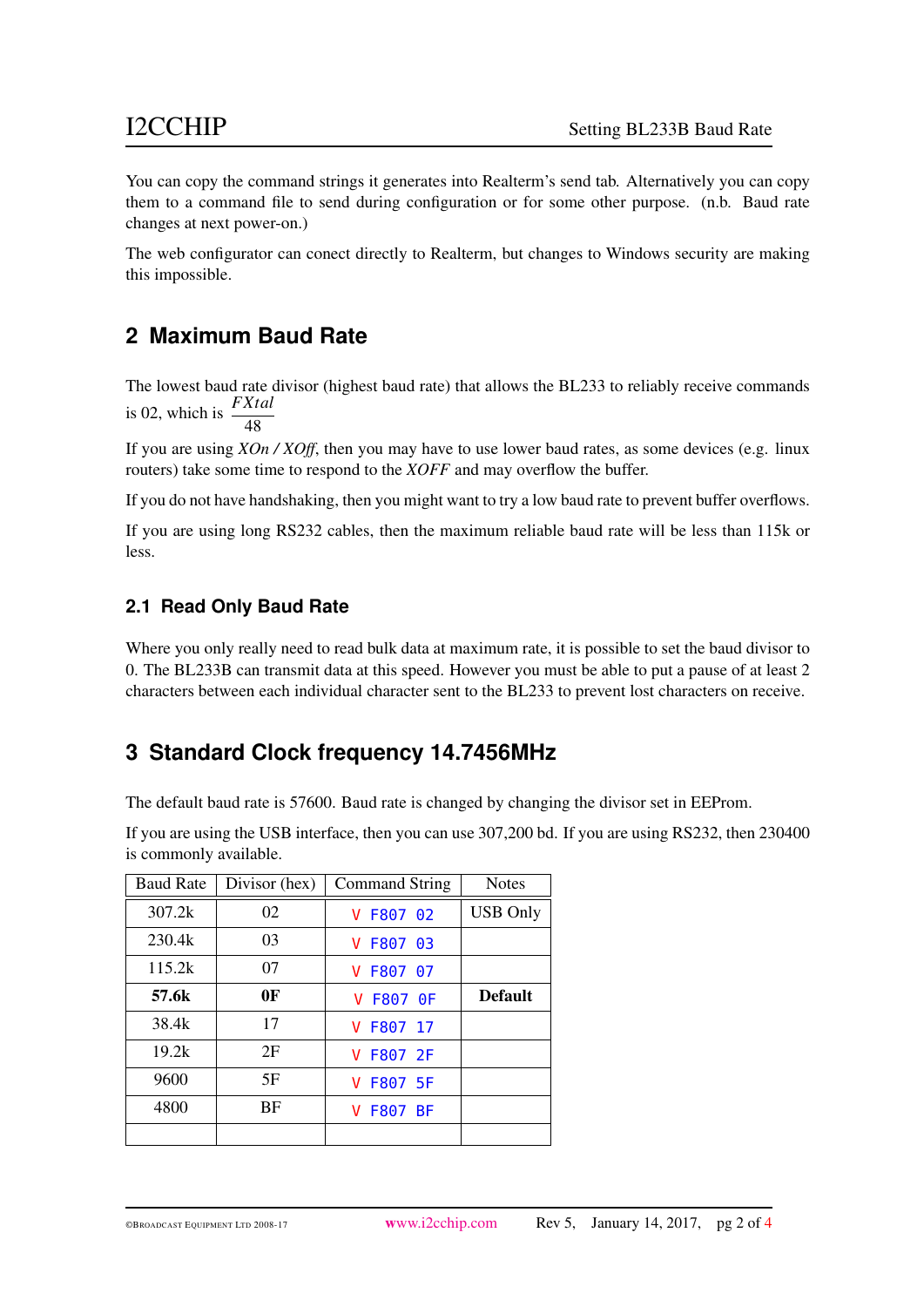### <span id="page-2-0"></span>**3.1 Baud Rates below 4800**

Below 4800 the control bit fSerial:BaudRateHi must be cleared.

| <b>fSerial States</b>    | Command String | <b>Notes</b> |
|--------------------------|----------------|--------------|
| Normal - High Baud Rates | VF708 21       |              |
| Low Baud Rates           | VF708 20       |              |

In Low Baud, the divisors are:

| <b>Baud Rate</b> | Divisor (hex) | Command String   | <b>Notes</b> |
|------------------|---------------|------------------|--------------|
| 9600             | 17            | V F807 17        |              |
| 4800             | 2F            | V F807 2F        |              |
| 2400             | 5F            | V F807 5F        |              |
| 1200             | <b>BF</b>     | <b>V F807 BF</b> |              |
|                  |               |                  |              |

# <span id="page-2-1"></span>**4 Special Clock Frequency 12MHz**

12MHz is used when external clock is taken from an FT232R USB chip, rather than using the internal oscillator. The USB interface can support non standard baud rates faster than 57,600.

| <b>Baud Rate</b> | Error    | Divisor (hex)  | Command String | <b>Notes</b>  |
|------------------|----------|----------------|----------------|---------------|
| 250k             | 0        | 02             | F807 02<br>v   | USB only      |
| 46.88k           | $\theta$ | 0 <sub>F</sub> | F807 0F<br>v   | Default (USB) |
| 57.6k            | $0.2\%$  | 0 <sup>C</sup> | V F807 0C      |               |
| 38.4k            | $0.4\%$  | 13             | F807 13<br>v   |               |
| 19.2k            | $0.2\%$  | 26             | F807 26<br>v   |               |
| 9600             | $0.1\%$  | 4D             | F807 4D<br>v   |               |
| 4800             |          | 9B             | F807 9B<br>v   |               |
|                  |          |                |                |               |

# <span id="page-2-2"></span>**5 Other Clock Frequencies**

If you are using the BL233 directly (rather than a built up I2C2PC adaptor), then you can choose various clock speeds. The default clock frequency is 14.7456MHz. At 5V you can increase this to 20MHz maximum. This will increase both I2C bus speed and maximum baud rate by 35%. Note that the delay periods and watchdog times will reduce also. The timer base can be changed to keep delay times correct. 1Wire will *not* work as its timing is fixed.

The Maximum baud rate without data loss is *FXtal* 48